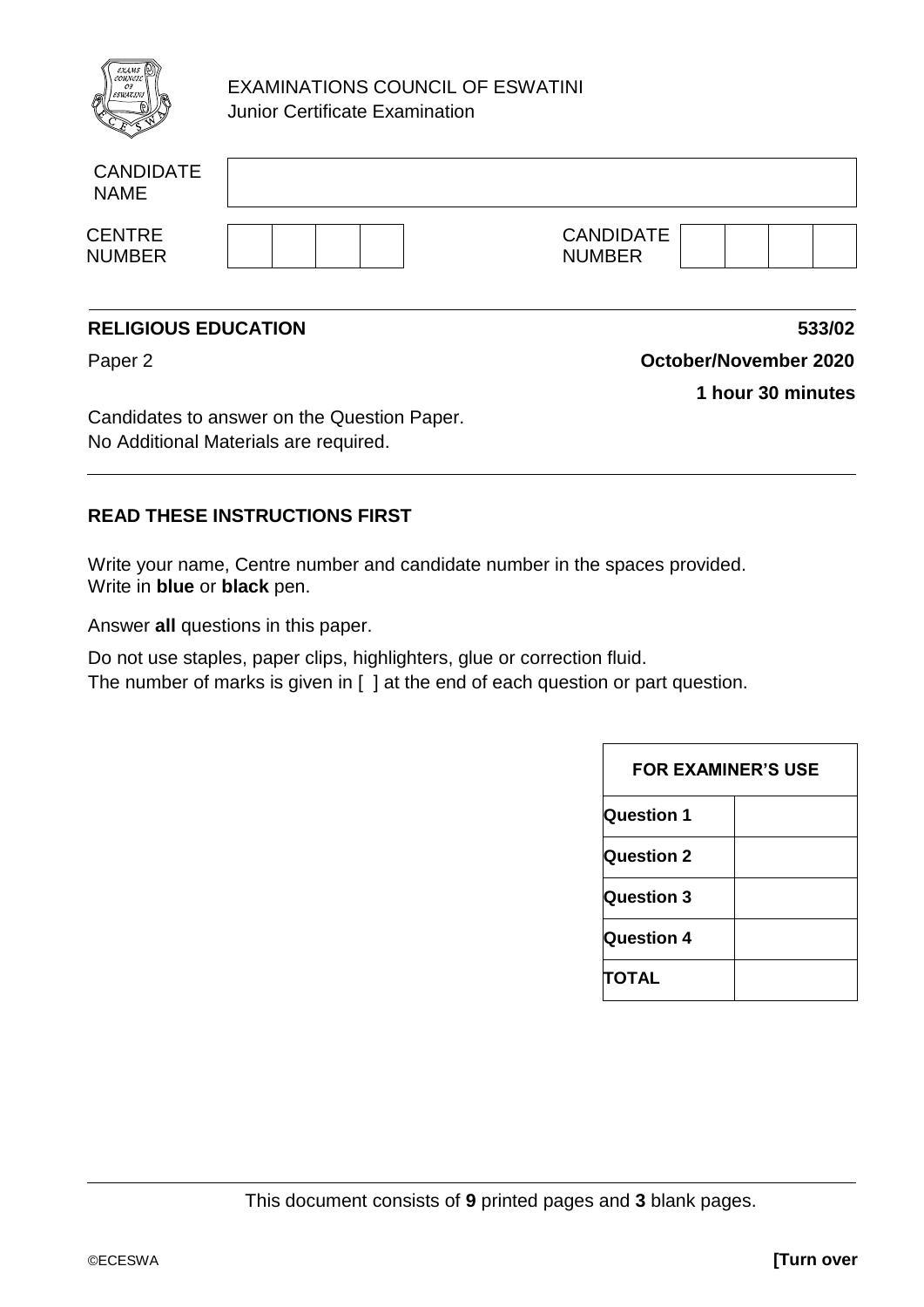**1 (a)** Study the source below and answer the following questions.



Lintel and doorpost

**(i)** Describe the qualities of the animal whose blood was to be put on the two doorpost and lintels as shown in the source.

| (ii) | What does the Passover celebration remind the ancient and modern<br>Jews about? |
|------|---------------------------------------------------------------------------------|
|      |                                                                                 |
|      |                                                                                 |
|      |                                                                                 |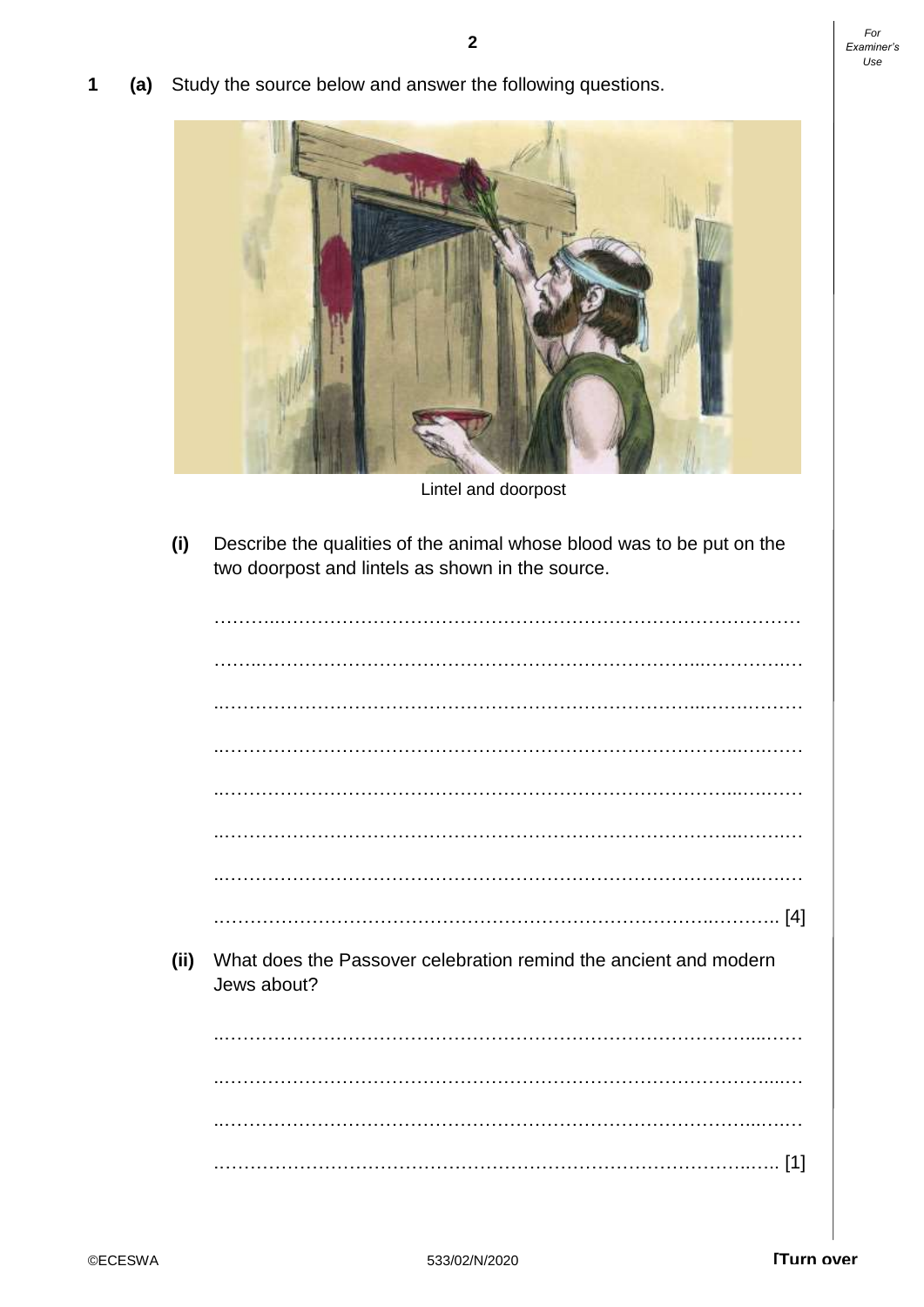|     |     | 3                                                                                                                                                                        | For<br>Examiner's |
|-----|-----|--------------------------------------------------------------------------------------------------------------------------------------------------------------------------|-------------------|
| (b) |     | God commanded the Israelites to keep the Passover festival by removing<br>leaven (such as yeast) out of their homes for seven days.                                      | Use               |
|     | (i) | What does leaven mean according to Jesus?                                                                                                                                |                   |
|     | (i) | Explain clearly what can be learnt about God from the incident of the                                                                                                    |                   |
|     |     | Passover.                                                                                                                                                                |                   |
|     |     |                                                                                                                                                                          |                   |
|     |     |                                                                                                                                                                          |                   |
|     |     |                                                                                                                                                                          |                   |
|     |     |                                                                                                                                                                          |                   |
|     |     |                                                                                                                                                                          |                   |
|     |     |                                                                                                                                                                          |                   |
| (c) |     | With reference to the Passover do you think Christians should celebrate it?<br>Give reasons for your answer and show you have thought about different<br>points of view. |                   |
|     |     |                                                                                                                                                                          |                   |
|     |     |                                                                                                                                                                          |                   |
|     |     |                                                                                                                                                                          |                   |
|     |     |                                                                                                                                                                          |                   |
|     |     |                                                                                                                                                                          |                   |
|     |     |                                                                                                                                                                          |                   |
|     |     | [4]<br>[Total :15 Marks]                                                                                                                                                 |                   |
|     |     |                                                                                                                                                                          |                   |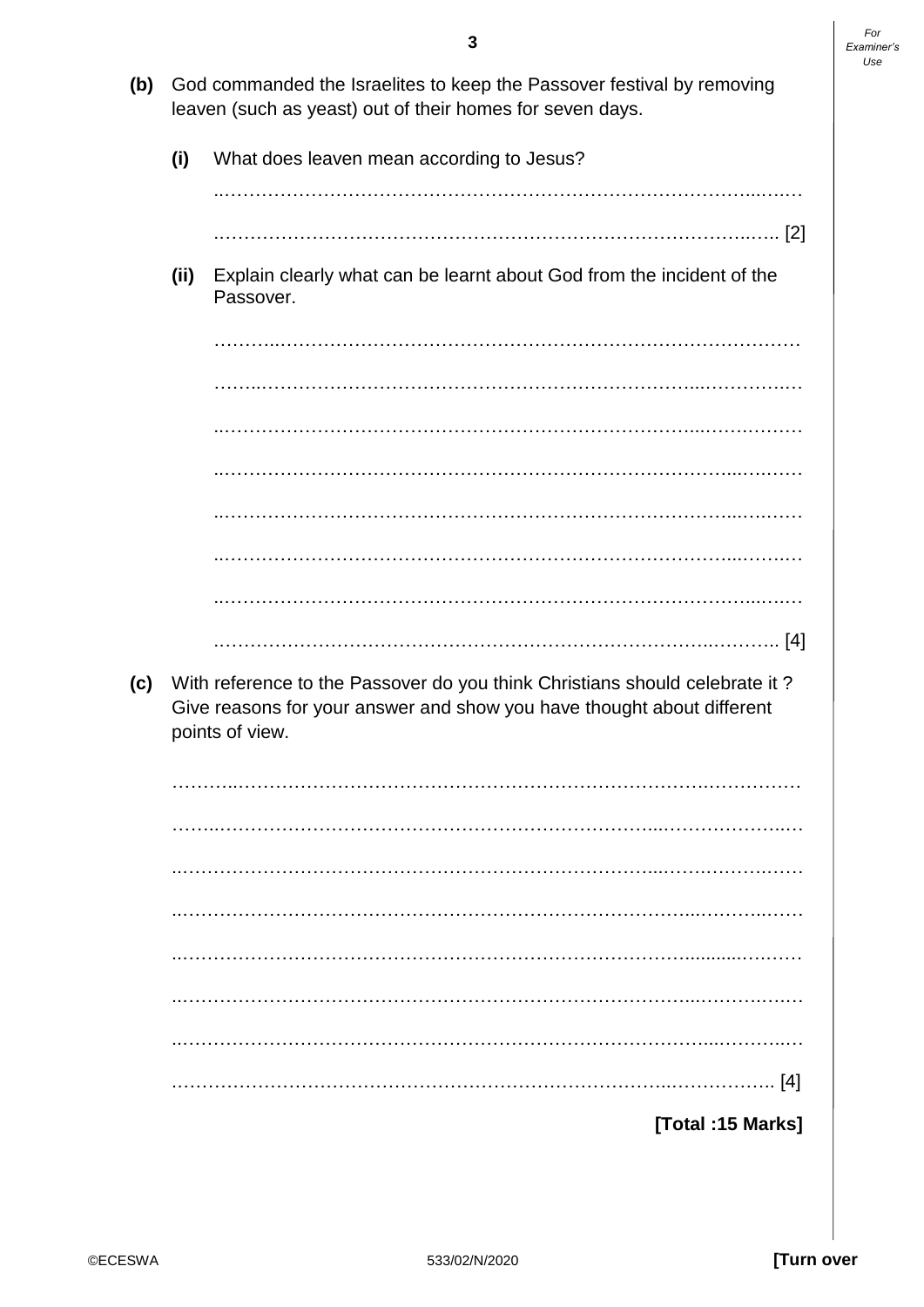**2 (a) "**Doubtless you will quote me this proverb, 'physician, heal yourself; what we have heard you did at Caper'na-um, do here also in your own country". **(i)** Outline the portion of scripture Jesus had just read. ………..………………………………………………………………………… ……..……………………………………………………………...………….… ..…………………………………………………………………...…….……… ..………………………………………………………………………...….…… ..………………………………………………………………………...….…… ..………………………………………………………………………...…….… ..…………………………………………………………………………...….… .……………………………………………………………………..……….. [4] **(ii)** Mention the person whom this portion of scripture was referring to. ..…………………………………………………………………………...….… .……………………………………………………………………..……….. [1] **(b) (i)** Explain the reactions of the crowd when Jesus was in the synagogue at Nazareth. ………..………………………………………………………………………… ……..……………………………………………………………...………….… ..…………………………………………………………………...…….……… ..………………………………………………………………………...….…… ..………………………………………………………………………...….…… ..………………………………………………………………………...…….… ..…………………………………………………………………………...….… .……………………………………………………………………..……….. [4]

*For Examiner's Use*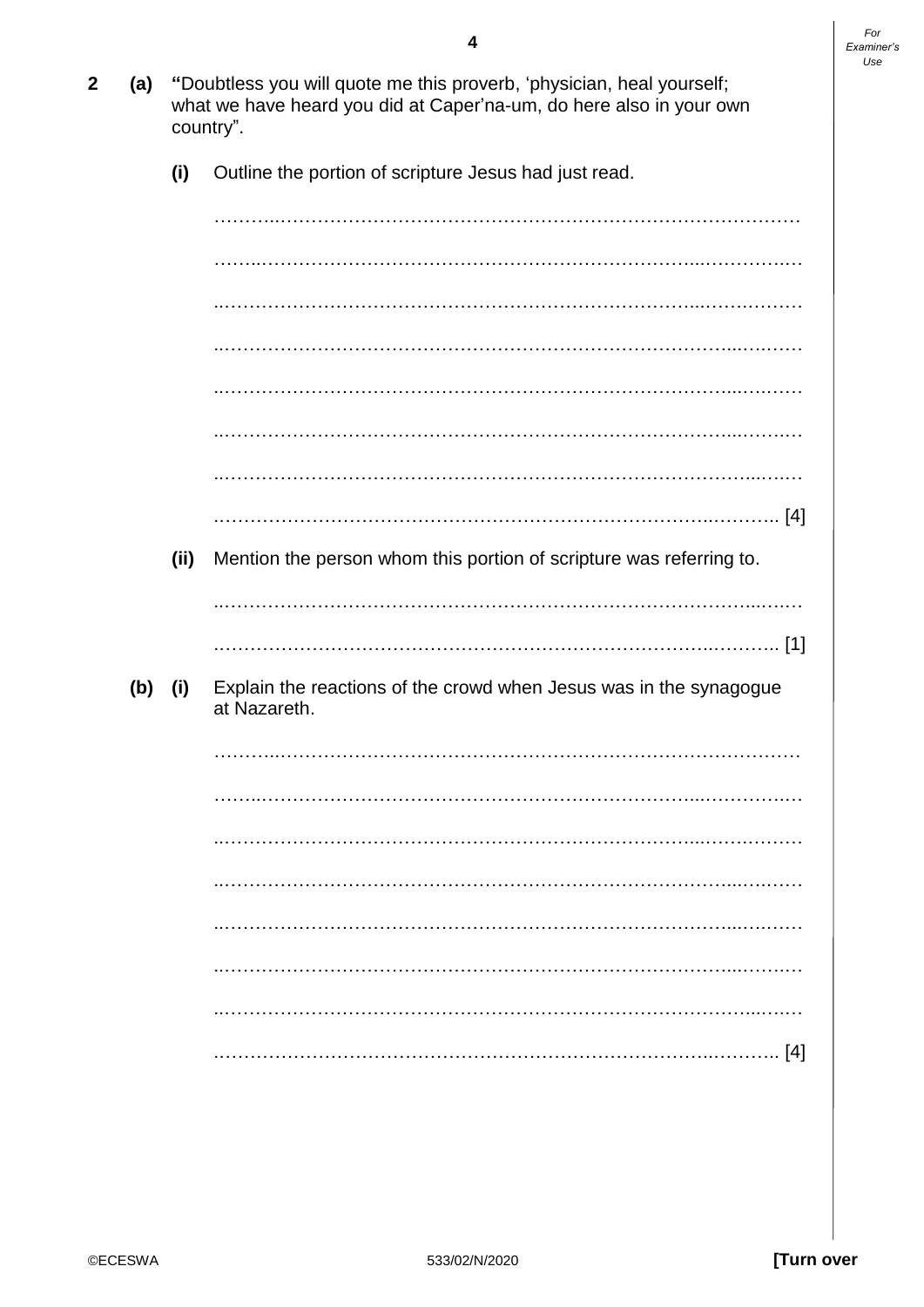

*For Examiner's Use*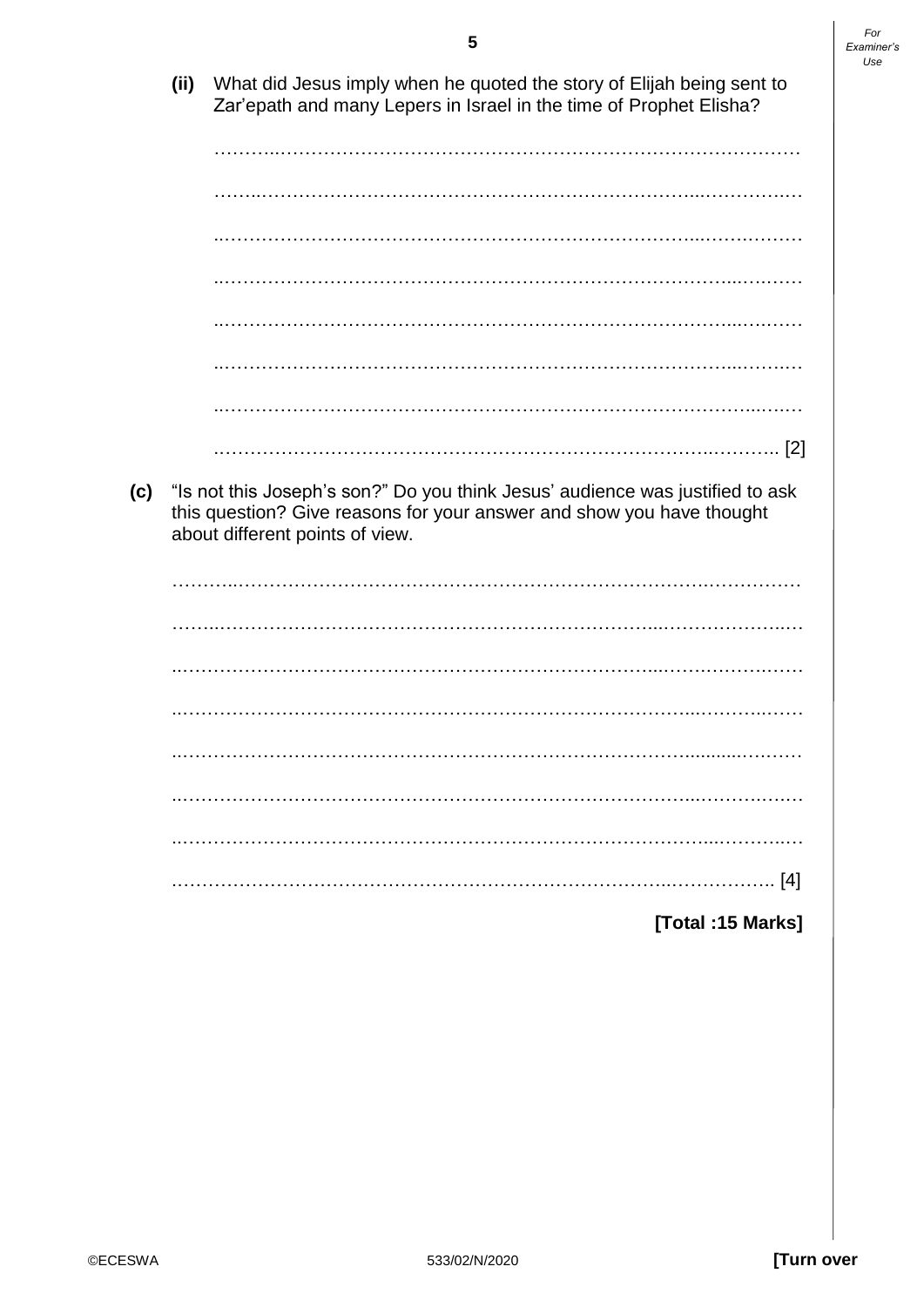| 3 | (a)       | (i)  | State what God said to Samuel when he looked at Eliab and thought<br>surely the Lord's anointed is before him? |
|---|-----------|------|----------------------------------------------------------------------------------------------------------------|
|   |           |      |                                                                                                                |
|   |           |      |                                                                                                                |
|   |           |      |                                                                                                                |
|   |           |      |                                                                                                                |
|   |           |      |                                                                                                                |
|   |           |      |                                                                                                                |
|   |           |      |                                                                                                                |
|   |           |      |                                                                                                                |
|   |           | (ii) | Who asked Samuel if he was coming in peace in the city of<br>Bethlehem?                                        |
|   |           |      |                                                                                                                |
|   | $(b)$ (i) |      | What happened immediately after Samuel had anointed David?                                                     |
|   |           |      |                                                                                                                |
|   |           |      |                                                                                                                |
|   |           |      |                                                                                                                |
|   |           | (ii) | Suggest lessons that can be learnt from the life of David.                                                     |
|   |           |      |                                                                                                                |
|   |           |      |                                                                                                                |
|   |           |      |                                                                                                                |
|   |           |      |                                                                                                                |
|   |           |      |                                                                                                                |
|   |           |      |                                                                                                                |
|   |           |      |                                                                                                                |

 $For$ 

Examiner's Use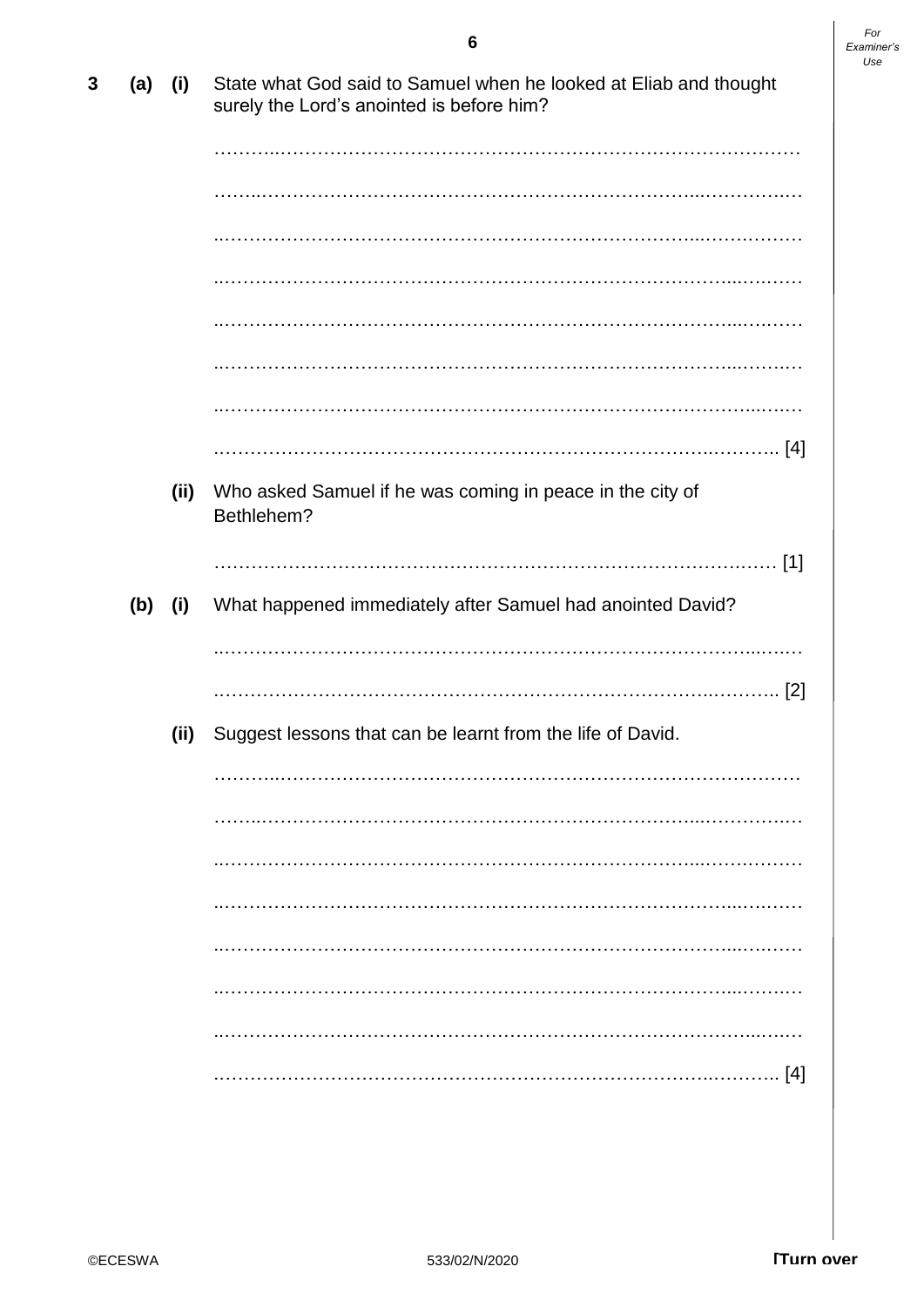- *For Examiner's Use*
- **(c)** With reference to the incident of David's anointing, do you think Jesse loved his son David? Give reasons for your answer and show you have thought about different points of view.

**7**

 $\mathcal{L}^{\text{max}}_{\text{max}}$ ……..……………………………………………………………...………………..… ..…………………………………………………………………...…….……….…… ..………………………………………………………………………...………..…… ..………………………………………………………………………...........….…… ..………………………………………………………………………...……….….… ..…………………………………………………………………………...………..… .……………………………………………………………………..…………….. [4]

 **[Total :15 Marks]**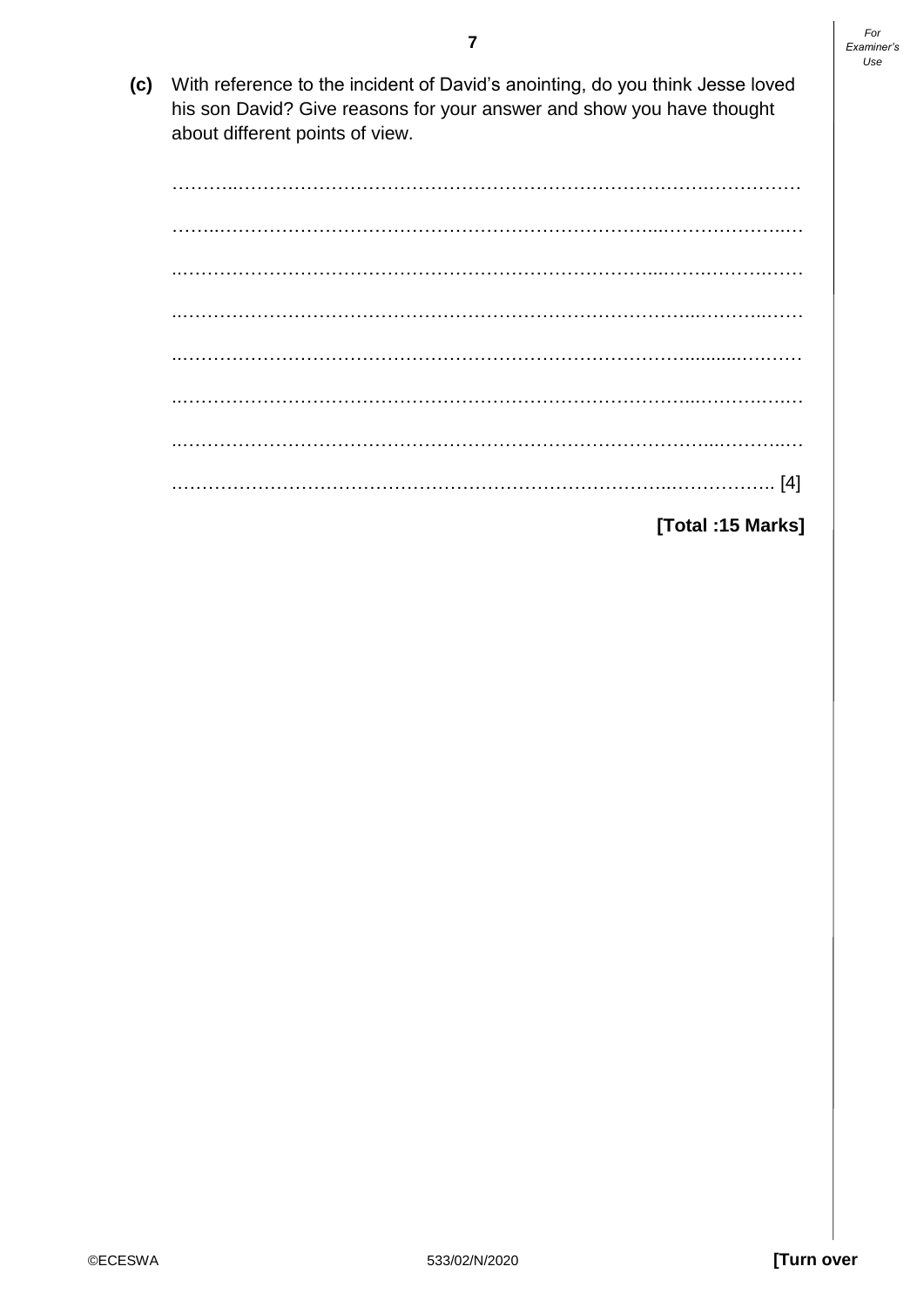Describe how the son of the widow of Nain was raised. (i)  $(a)$ (ii) Explain what drove Jesus to perform this miracle. 

 $\overline{\mathbf{4}}$ 

For Examiner's Use

533/02/N/2020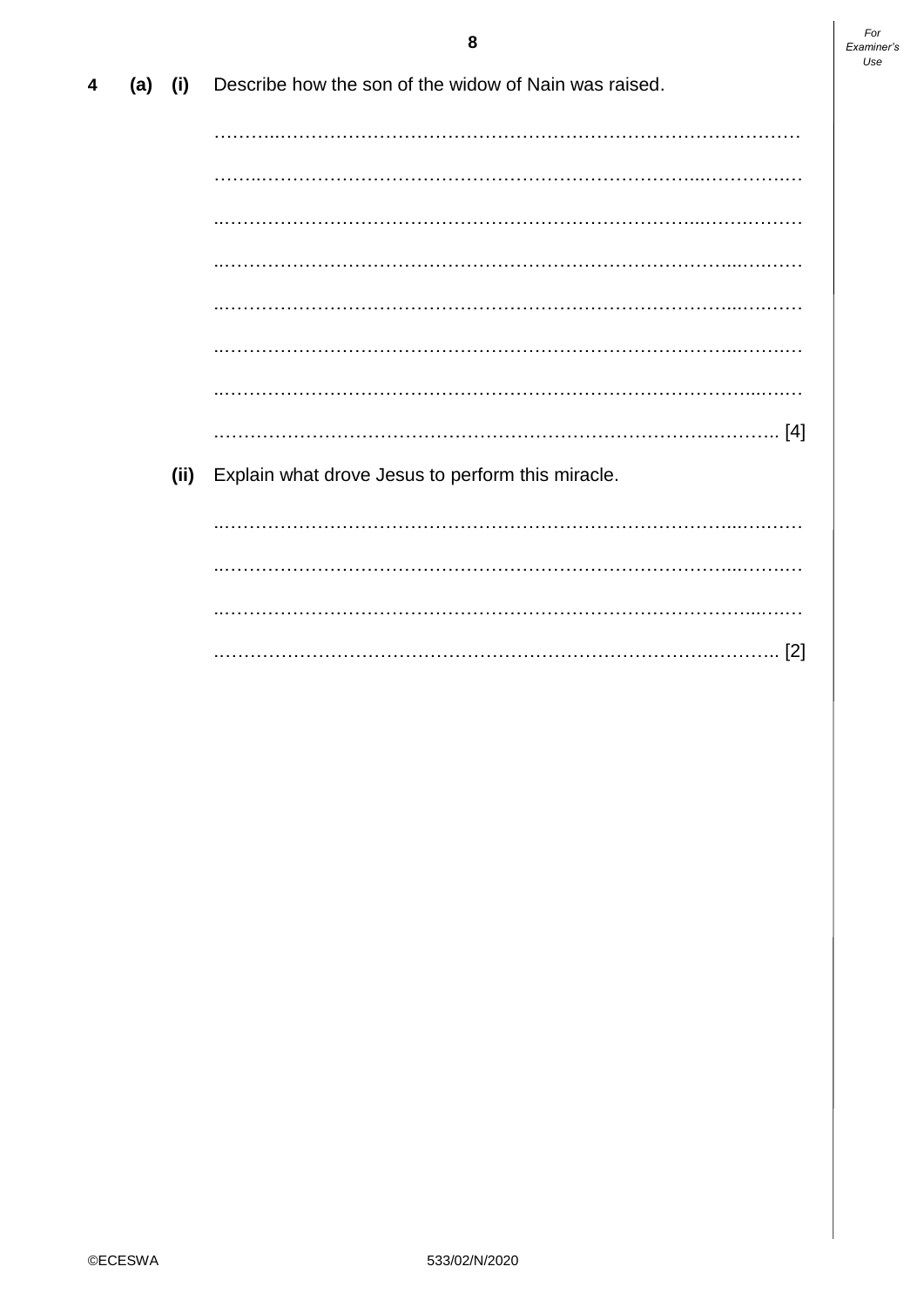| (b) | (i)      | 'Do not weep!' (Luke 8: 24)                                                                                                                          |
|-----|----------|------------------------------------------------------------------------------------------------------------------------------------------------------|
|     |          | What is your understanding of these words by Jesus to the woman?                                                                                     |
|     |          |                                                                                                                                                      |
|     |          |                                                                                                                                                      |
|     | (i)      | What do we learn about Jesus from this miracle?                                                                                                      |
|     |          |                                                                                                                                                      |
|     |          |                                                                                                                                                      |
|     |          |                                                                                                                                                      |
|     |          |                                                                                                                                                      |
|     |          |                                                                                                                                                      |
| (c) | of view. | Do you think the miracles performed in the churches today are real? Give<br>reasons for your answer and show you have thought about different points |
|     |          |                                                                                                                                                      |
|     |          |                                                                                                                                                      |
|     |          |                                                                                                                                                      |
|     |          |                                                                                                                                                      |
|     |          |                                                                                                                                                      |
|     |          |                                                                                                                                                      |
|     |          |                                                                                                                                                      |
|     |          | [Total :15 Marks]                                                                                                                                    |

 $\overline{9}$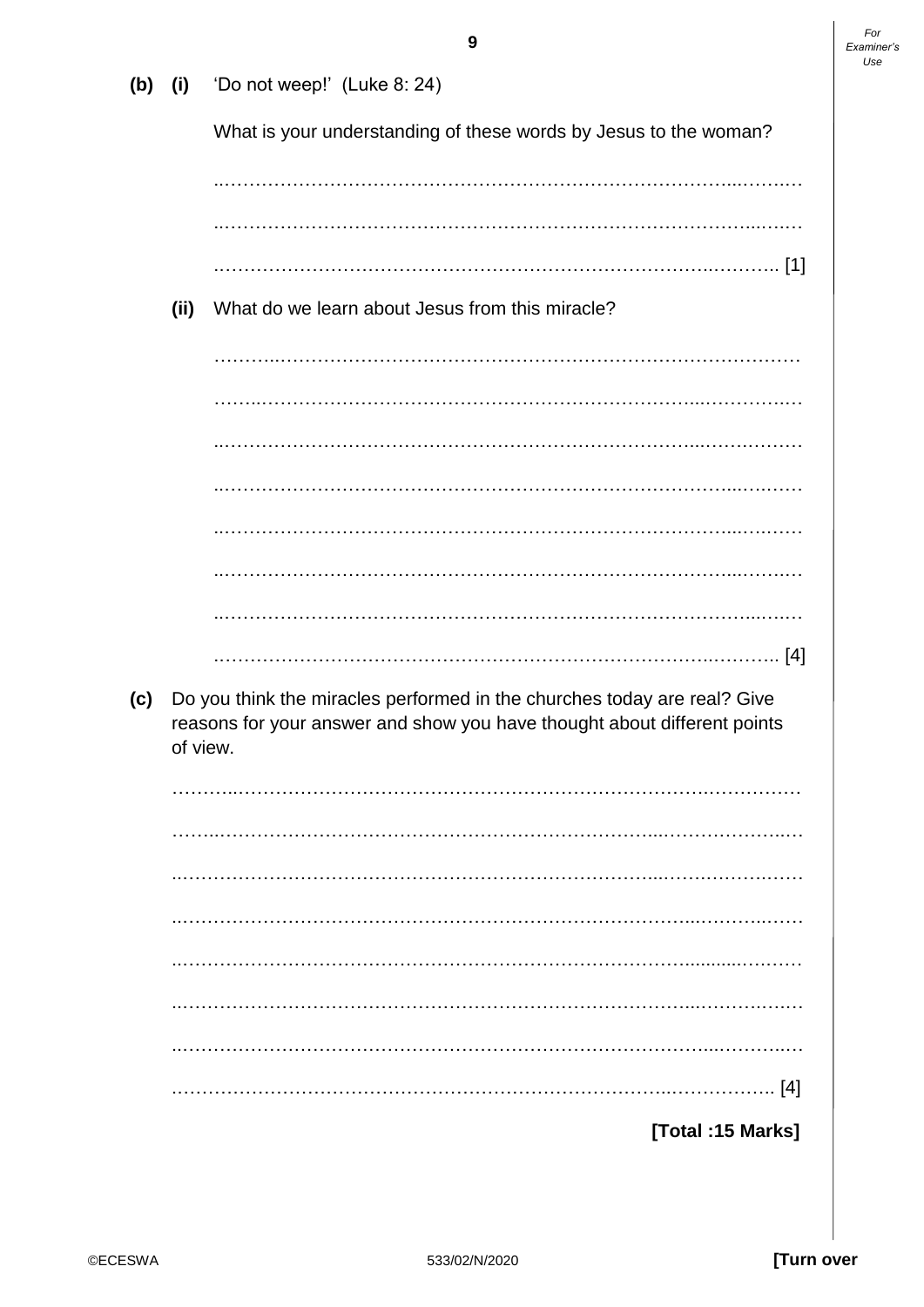## **BLANK PAGE**

**10**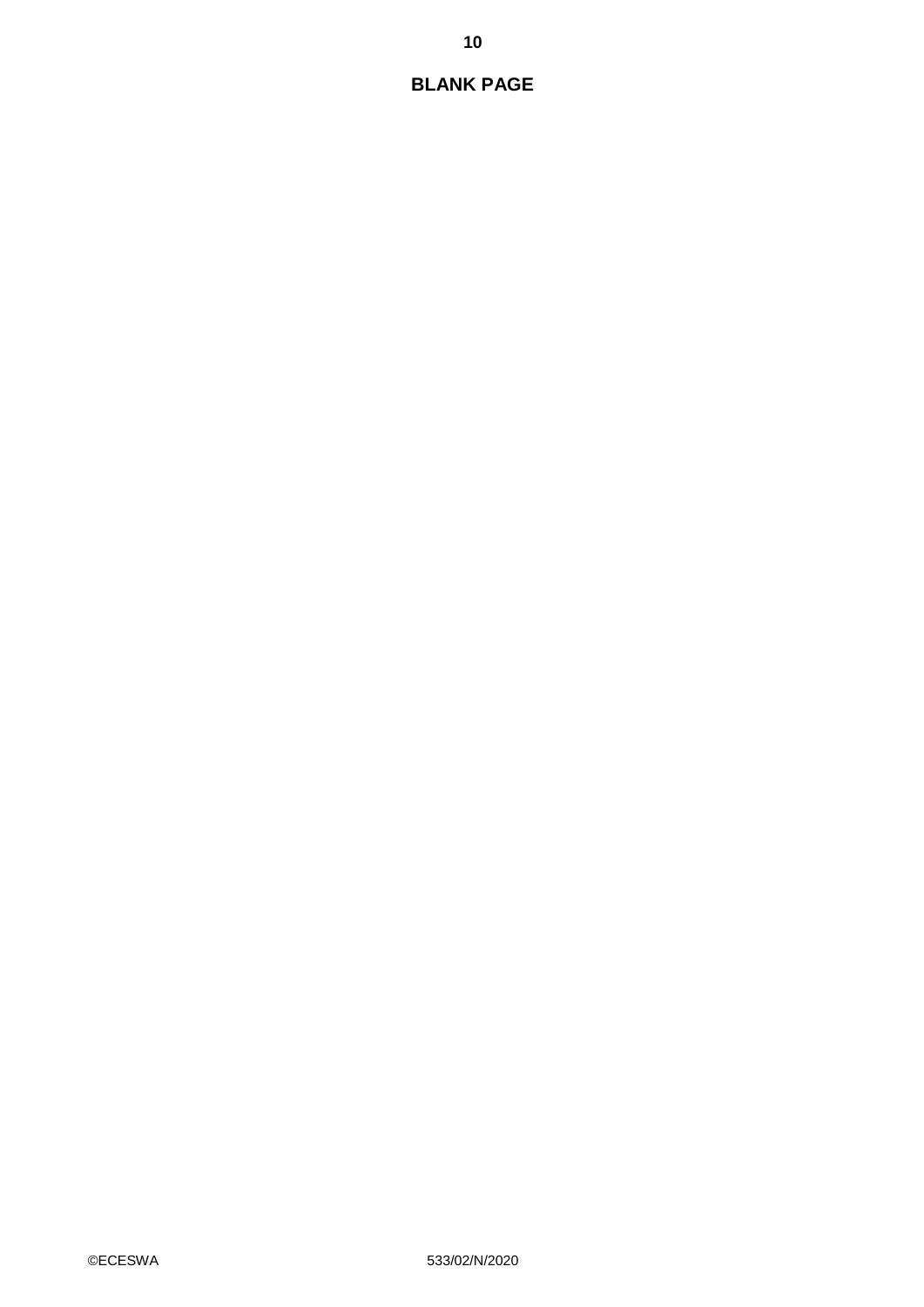# **BLANK PAGE**

 $11$